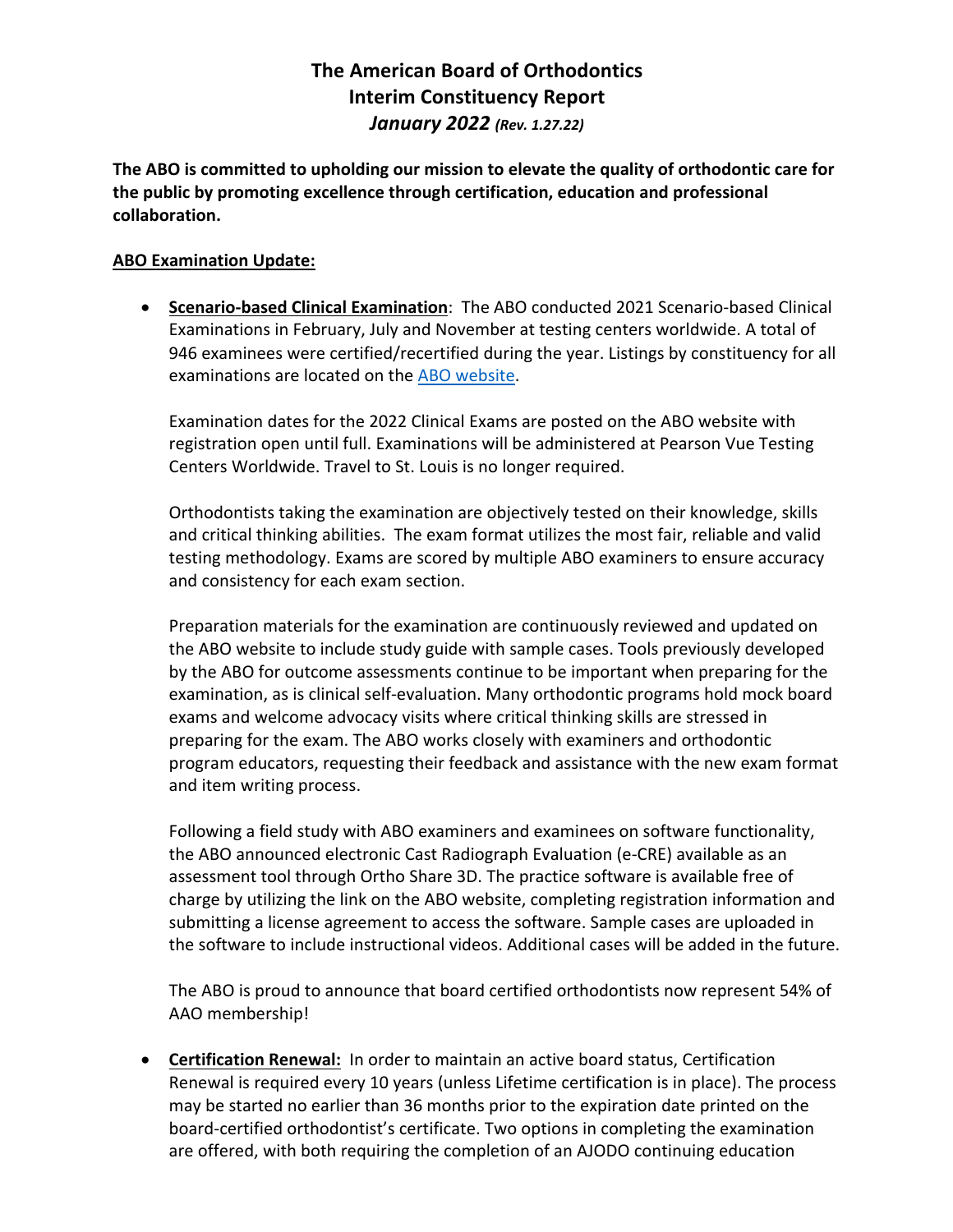component. Voluntary Certification Renewal is encouraged for all Lifetime board certified orthodontists.

A study guide for the examination is located on the ABO website along with a Motion Graphic Video summarizing the Certification Renewal process. Certification Renewal demonstrates a board certified orthodontist's commitment to lifelong learning and personal dedication to excellence.

• **Written Examination Update:** Registration for the April 5, 2022, ABO Written Examination is closed. The examination will be administered at Pearson Vue Centers throughout the United States and Canada. Once the examination is successfully completed, it does not expire.

The Written Examination assesses the examinee's knowledge of basic sciences and clinical concepts based on criterion-referenced testing. The exam is composed of 240 multiple-choice questions on subject areas outlined by CODA and divided into four modules. A Reading List to assist in preparing for the examination is located on the ABO website.

## **Educational Update:**

- The ABO held the October 2021 ABO Educators Symposium in St. Louis, Missouri with approximately 75 guests in attendance. Orthodontic department chairs, program directors, faculty, ABO-appointed advocates and emeriti, along with AAO Trustees and CDABO Councilors were in attendance. The symposium titled *"The Change is Here – Are You on Board?"* was held in honor of Dr. Katherine Vig. A virtual component of the event was available to those unable to physically attend.
- The ABO website has been updated to include an improved user experience and new look. Easier access to materials, elevated experience for mobile devices and an improved orthodontist locator tool are some of the updated features.
- The ABO's *It Takes a Specialist* video campaign has been expanded to include a digital toolkit for use by board certified orthodontists to inform the public of the importance of using an orthodontic specialist. By logging into their personal dashboard, the orthodontist can access the custom video along with digital images for use on websites, social channels and in office areas. The campaign video has also been shared with the WFO for placement on their website.

Other resources available in the online Educational Toolkit include Brand Standards Guide, sample website wording, sample press release, pathway graphic, window clings, consumer brochure and patient/staff materials. Board certified orthodontists also have access to a personal, online dashboard with enhanced software to include an orthodontist locator with the ability to list multiple offices, user-specific dashboard notifications, ability to print a complimentary verification letter and track personal CE credit hours.

- ABO directors attended their individual 2021 Annual Constituency Meetings. Tabletop displays showcasing board certification materials were available.
- The ABO distributed complimentary measuring gauges for incoming residents to requesting CODA-accredited orthodontic programs.